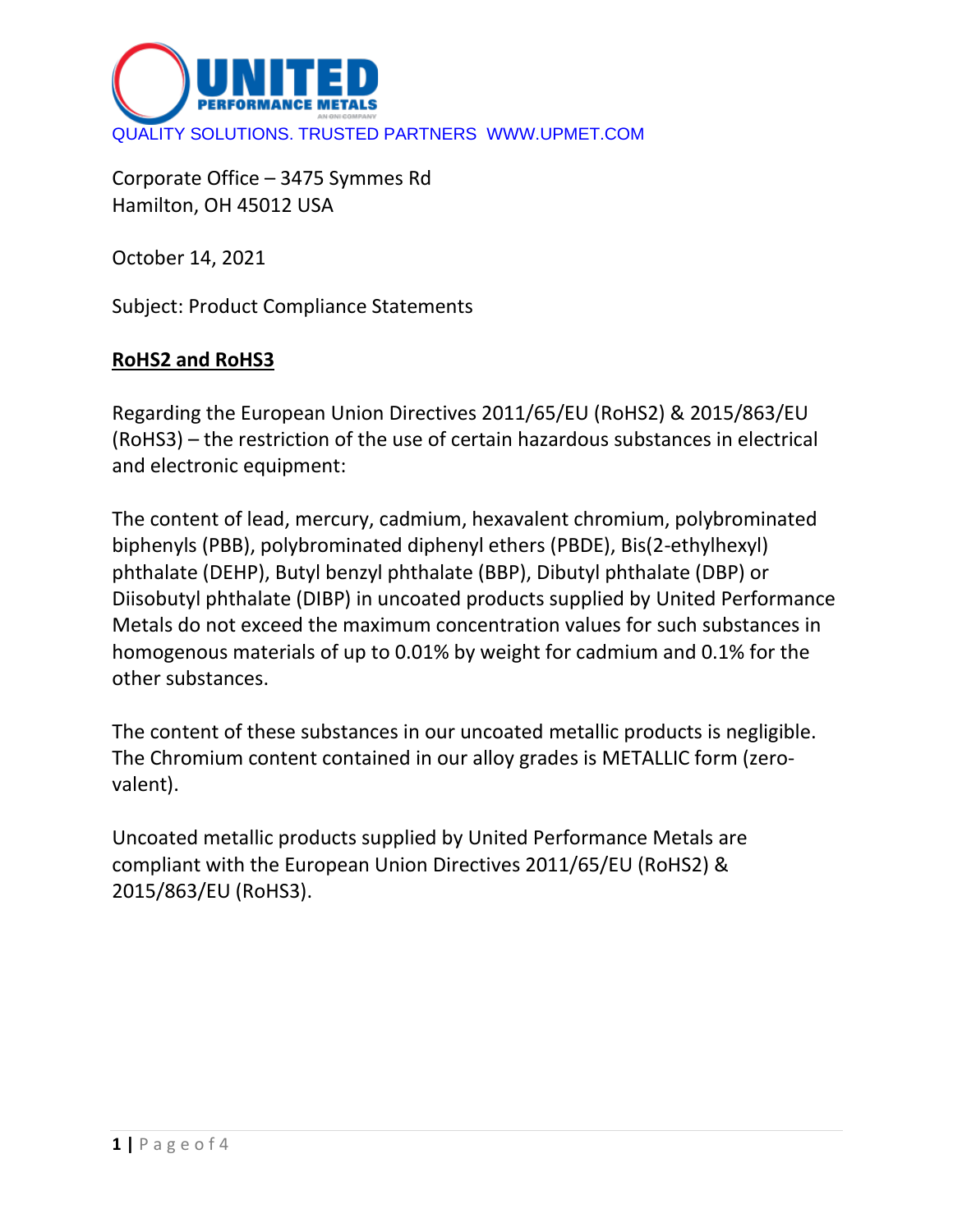

#### **REACH**

With respect to the application of European Union Regulation (EC) No 1907/2006 (REACH) and Annex XVII to our uncoated metallic products and our intention to comply with the requirements, we can assure you that:

All uncoated metallic mill products supplied by United Performance Metals (e.g., plate, coil, sheet, strip, bar, tubes, pipe, ingots etc.) are articles under REACH.

These articles have no intended release, as outlined in the European Chemical Agency's "Guidance on requirements for substances in articles" (RIP 3.8), and, therefore, we have no registration obligation under REACH for the articles. Registration of products can only be accomplished by the European manufacturer or by the organization importing the item into the EU, provided it meets the registration criteria. In some instances, customers producing products using materials supplied by United Performance Metals may need to submit a REACH registration for THEIR end product. In such a case, the Safety Data Sheet (SDS) pertaining to the applicable alloy grade may be needed to facilitate the registration process.

Uncoated metallic products supplied by United Performance Metals do not contain any significant amounts of the chemical compounds on the July 2021 EU Candidate List of 211 Substances of Very High Concern (SVHC) and the maximum concentration for such substances in homogenous materials does not exceed 0.1% by weight. UPM will continue to monitor the candidate list as it is updated.

More information on Substances of Very High Concern can be found at the European Chemicals Agency's website, *https://echa.europa.eu*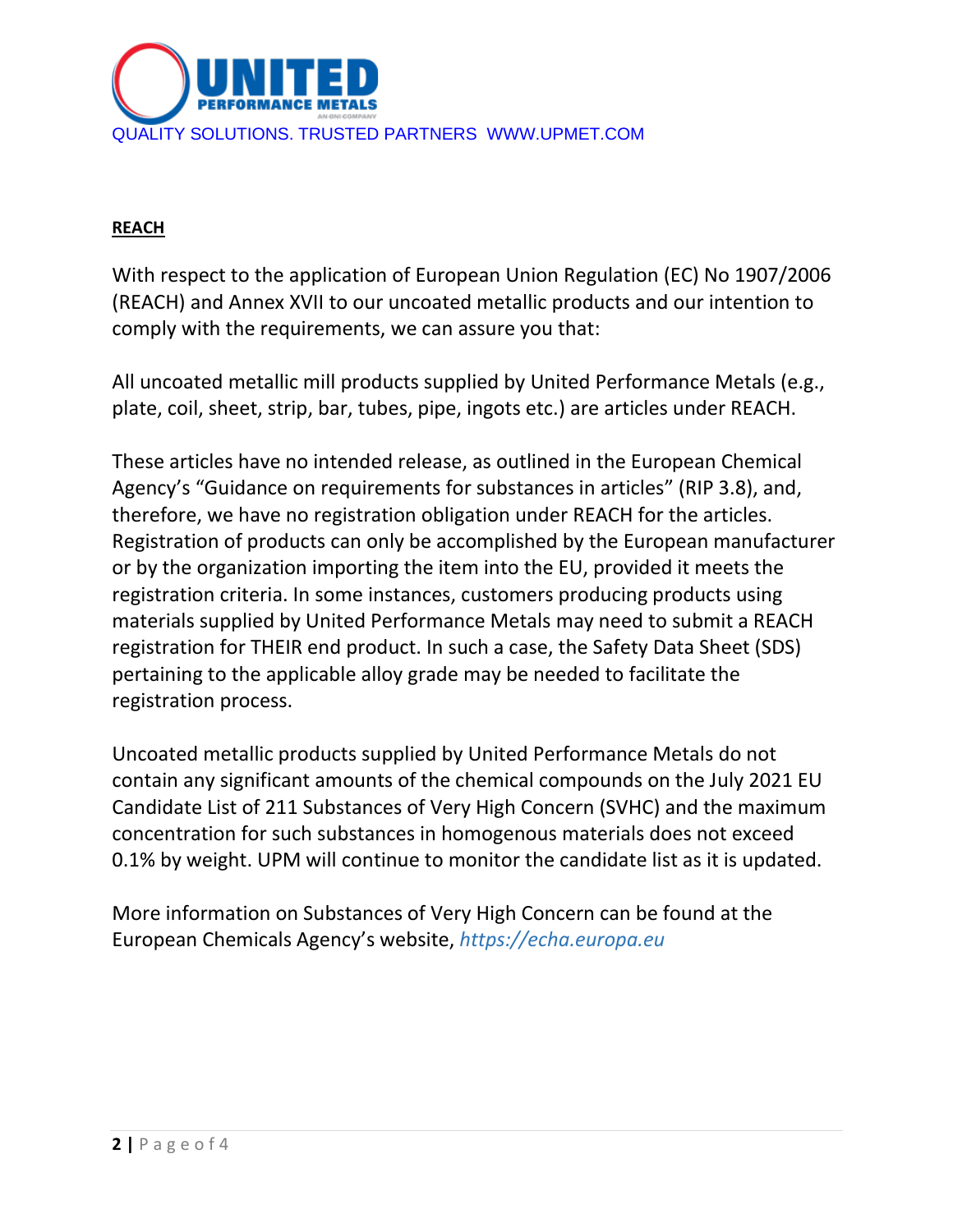

### **ELV Directive**

Regarding the European Union Directive 2000/53/EC on end-of life vehicles:

The content of lead, mercury, cadmium, and hexavalent chromium in uncoated metallic products supplied by UNITED PERFORMANCE METALS do not exceed the maximum concentration values for such substances in homogenous materials of up to 0.01% by weight for cadmium and 0.1% for the other substances. The content of these substances in our uncoated metallic products is negligible. The Chromium in our stainless is METALLIC form (zero-valent). Uncoated metallic products supplied by UNITED PERFORMANCE METALS are compliant with the European Union Directive 2000/53/EC.

### **POPs Regulation – ECHA**

Products supplied by UNITED PERFORMANCE METALS do not contain Persistent organic pollutants (POPs) as defined by ECHA List of substances subject to POPs Regulations Annex I,III,& IV on 3/25/2020. More information of substances subject to POPs regulations can be found at [https://www.echa.europa.eu/list-of](https://www.echa.europa.eu/list-of-substances-subject-to-pops-regulation)[substances-subject-to-pops-regulation](https://www.echa.europa.eu/list-of-substances-subject-to-pops-regulation)

#### **BPR**

Products supplied by UNITED PERFORMANCE METALS do not contain Biocides as defined by EU Biocidal Products Regulation (BPR), Regulation (EU) 528/2012.